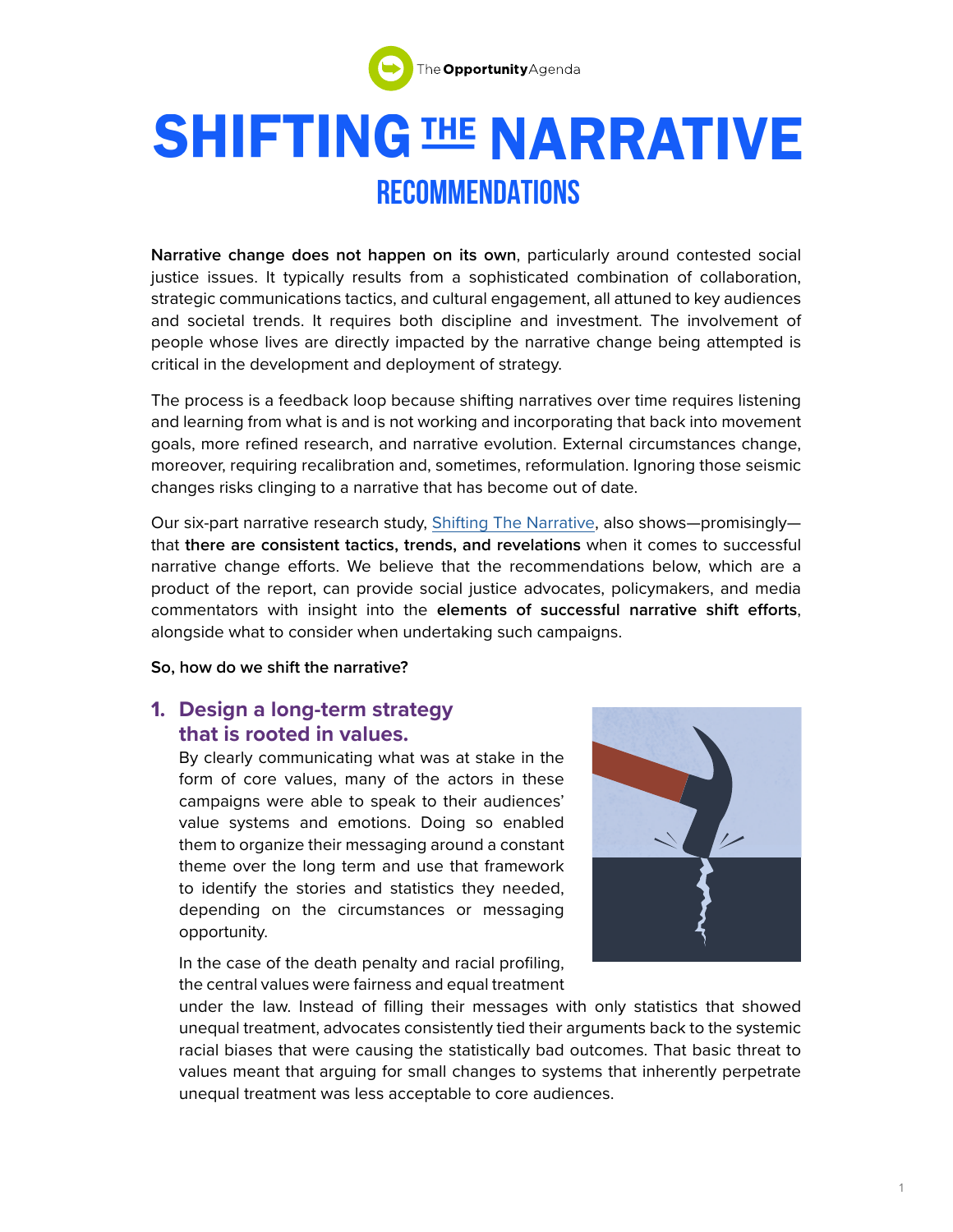#### **2. Know and analyze the counternarrative.**

While this may seem obvious—as we are all too familiar with the narratives that work against our strategies—it's important to take a moment to assess what is really resonating with audiences about the counternarrative.

For instance, in the strategy to "end welfare as we know it" advocates tapped into the stated desire to help those experiencing poverty and fashioned their opposition to anti-poverty programs as concern for their effects on recipients, particularly Black communities. They pointed to purported phenomena like the culture of dependency and the breakdown of the African American family. Doing so allowed them to shift quickly into more racially-charged props such as the welfare queen trope.

## **3. Identify and dismantle the assumptions the counternarrative relies on.**

Anti-death penalty advocates keyed into their opponents' reliance on what was "working" in the criminal justice system. By focusing on that pragmatism, they were able to flip the script to point out the ways that the death penalty was actually an amplified result of so many things that weren't working in the system, particularly when it came to racial bias. By throwing into question the assumption that the system



to assess what is really

was fair, they were able to undermine confidence in execution as a penalty and may languary and the controller many commence in execution as a penalty and successfully argue, in many cases, for its abolition. The anti-rape movement began by taking these assumptions head-on and working to dismantle the various "rape by taking these assumptions head-on and working to dismantle the various "rape that included society. By finding ways to consistently counter these dominant in the setting of the setting of ideas about sexual violence, advocates were able to change the conversation, to some extent, in courtrooms, pop culture and everyday conversations.

# **4. Establish your own frame and tell an affirmative story.**

**EXECUTE:** THE CONTROL CONTROL CONTROLS INTERFERING CONTROL CONTROL OF Advocates appear to play a significant role in shaping narratives, these studies also indicate that the advocates best positioned to respond to unpredictable external variables—or the activity of the opposition—all gained ground following the adoption of offensive communications strategies.

In the case of both the anti-death penalty and anti-gun movements, going on the offensive changed the game. Armed with an effective communications strategy, advocates can reset the terms of the debate and make considerable headway in challenging the efficacy of the death penalty and the imagined dominance of the National Rifle Association. While the anti-rape movement began very much in reaction to rampant myths and the resulting harmful policies and behavior, advocates were able to reframe the debate into a narrative of empowerment and justice. While still being against something—sexual violence and harassment—the narrative started to become more about being for equal treatment and accountability.